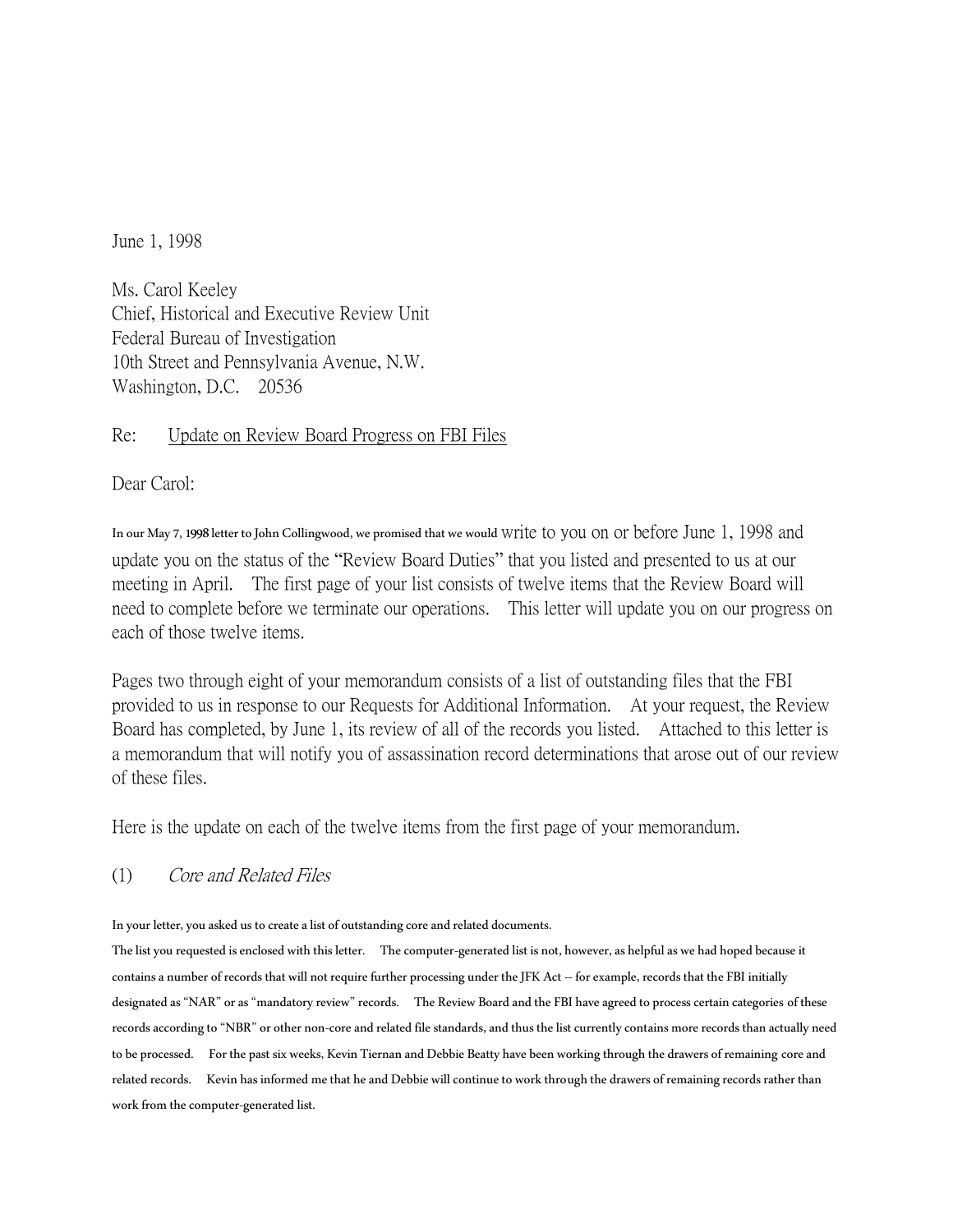#### (2) Outstanding HSCA Subject Files

Approximately 70,000 pages from the HSCA subject files remain to be processed. Now that the Review Board staff is completing its work on its additional requests, the Review Board staff and the FBI will need to focus on completing the processing of the HSCA subjects in a manner that will allow the Review Board sufficient time to review *each page* of the files. We estimate that we will need to complete the review of approximately 24,000 pages per month for June, July, and August in order to finish on time.

# (3) Church Committee Records

The Review Board staff has completed its review of the majority of the Church Committee files. After conducting a page-by-page review of the 61 volumes from the main file and a number of corresponding EBFs, the Review Board determined that the FBI has already processed the overwhelming majority of assassination-related records in the Church Committee volumes. Therefore, we concluded that we would not continue to conduct a page-by-page review of the remaining EBFs.

With regard to the Church Committee records that existed in the HSCA Subject files, the Review Board staff has completed its negotiation of those records.

Given that we have received the FBI's assurance that it does not plan to destroy its Church Committee records, the Review Board does not intend to take any further action with regard to the Church Committee records.

(4) Administrative Files for HSCA, Warren Commission, Rockefeller, and Pike Committees for NBR Material

The Review Board has not yet completed its review of the all of the administrative files concerning the above-referenced commission and committees.

(5) HSCA Administrative Folders

The Review Board staff has completed its review of the HSCA administrative folders, but we have not yet made a recommendation to the Review Board of whether and when it would like the FBI to process these records.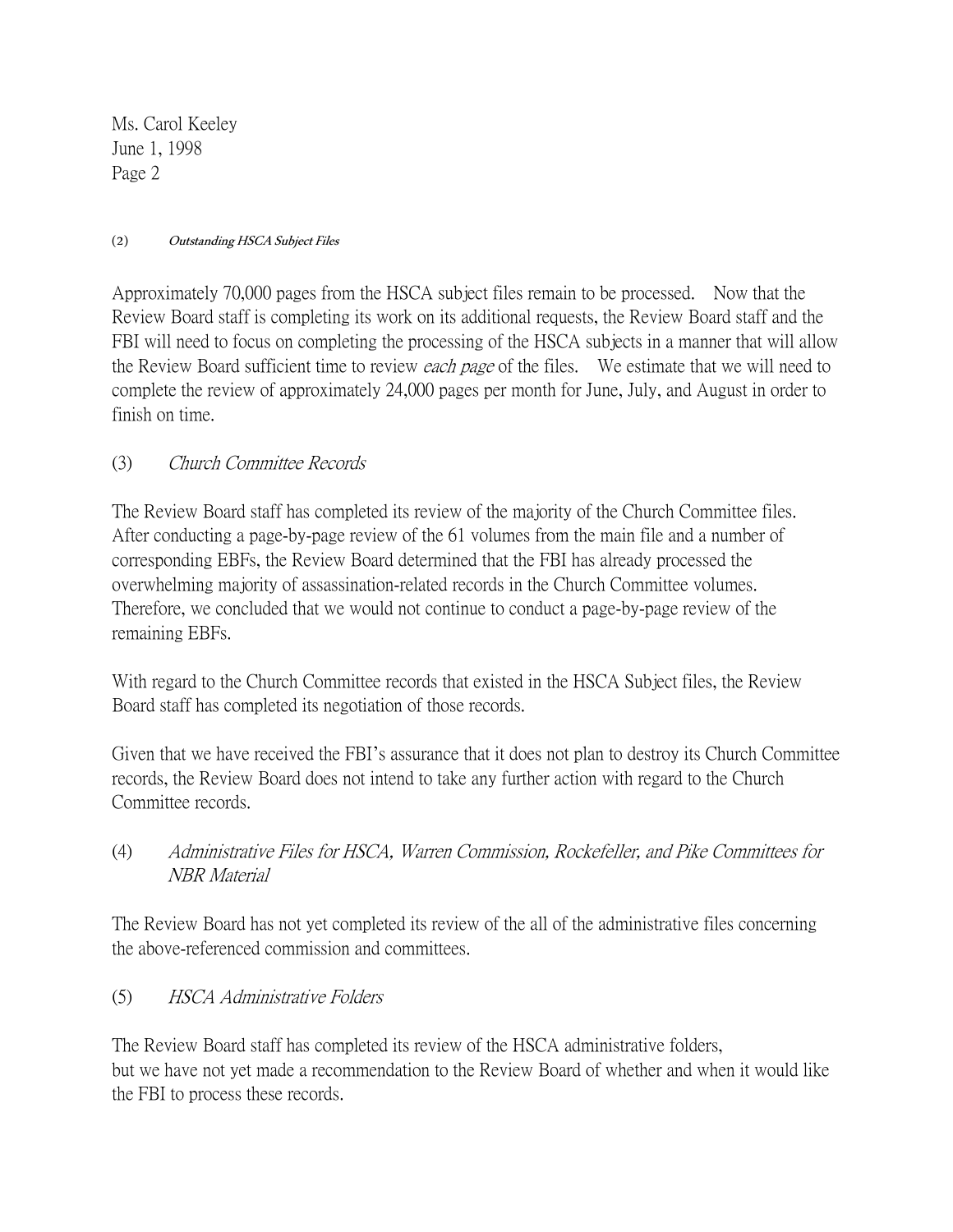# (6) JFK Task Force Administrative File

As you know, the Review Board has not yet started its review of the JFK Task Force administrative file. Because this file will continue to grow during the last months of the Review Board's existence, we anticipate that we will not begin our review of the file until later in the summer.

# (7) Mandatory Review Material in FBI*'*s Warren Commission Material Previously Accessioned to National Archives

The Review Board has not yet made a determination regarding whether and when it would like the FBI to process these records.

(8) BriLab

Your memorandum requests that the Review Board advise you of the status of the BriLab seal and identify documents to be processed. As you know, we finished our review of the BriLab material from New Orleans and we have been working with the United States Attorney's Office in New Orleans to obtain an Order to unseal the thirteen conversations that the Review Board believed were assassination records. I am enclosing with this letter a copy of Judge Sear's May 19, 1998, Order to unseal the thirteen conversations and place the conversations in the JFK Collection at NARA.

(9) Informant

As you know, the Review Board staff is prepared to present evidence to the Review Board on the informant that is the ninth item on your list. The Review Board staff had hoped to ask the Review Board for a decision on this informant at its May 12, 1998, meeting, but postponed our presentation at the request of the FBI.

### (10) Informant

The Review Board staff has completed its review of the informant file that is the tenth item on your list. The enclosed list includes a number of assassination records that the Review Board identified in this informant's file. Rather than release the entire file number, the enclosure lists the field office location and serials numbers of those records that the Review Board would like the FBI to process as assassination records under the heading: Item (10) Informant File.

# (11) Foreign Government Information in the *"*HSCA*"* Files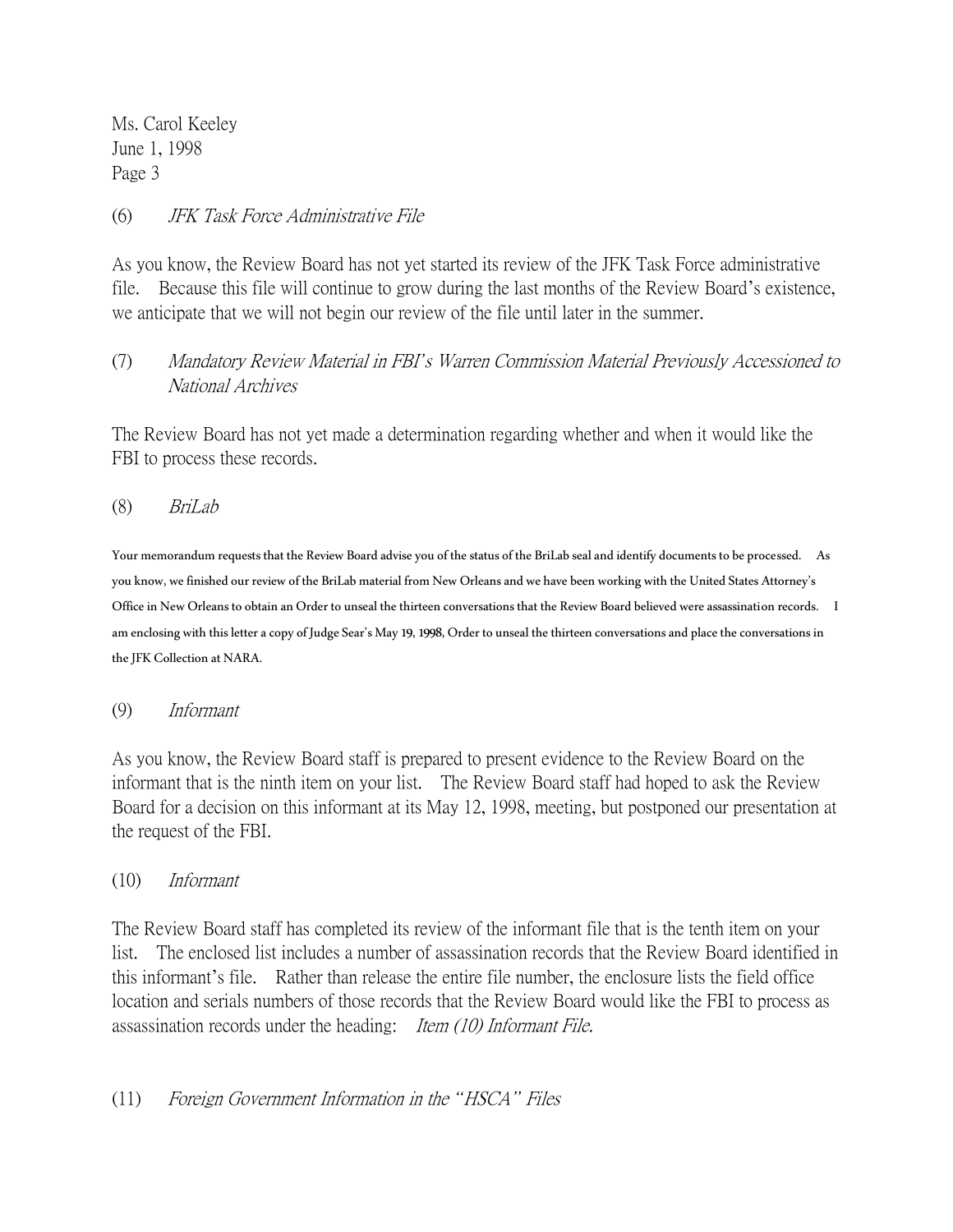As you know, the Review Board made a decision on foreign government information in the HSCA files at its April 1998 meeting. The Review Board decided that, to the extent foreign government information in the FBI's Segregated Collections is "not believed relevant" and fits into the Board's definition of "NBR," the Review Board will postpone the release of NBR material and the FBI is relieved of its burden to provide any additional evidence in support of the postponements. Review Board and FBI staff have been processing the HSCA records according to the new standard since mid-April.

# (12) Grand Jury Material Information in *"*HSCA*"* Files

As you also know, the Review Board made a decision at its April 1998 meeting on grand jury material in the HSCA files. The Review Board decided that, unless the Review Board staff locates records that it believes would merit a petition to a court to unseal grand jury information, and identifies those records to the FBI, the FBI should complete its processing of the files and transfer those records to the JFK Collection with the grand jury information redacted.

As promised, the Review Board has completed its review of assassination records from the outstanding Requests for Additional Information listed in your memorandum. These files, and our staff assessment of the extent to which they contain assassination records, are identified on the enclosed list. If you have questions about any of the staff recommendations, members of our FBI team will be happy to discuss them with you.

If you agree with our staff recommendations that the records identified on the list should be processed as assassination records under the JFK Act, please so advise. If there are any recommendations with which you disagree, please identify the documents in question, so that the Review Board can decide whether to designate them as assassination records. If this step proves necessary, we hope to present such documents to the Review Board at the meeting scheduled for July 7-8, 1998.

As always, thank you for your cooperation.

Sincerely,

T. Jeremy Gunn Executive Director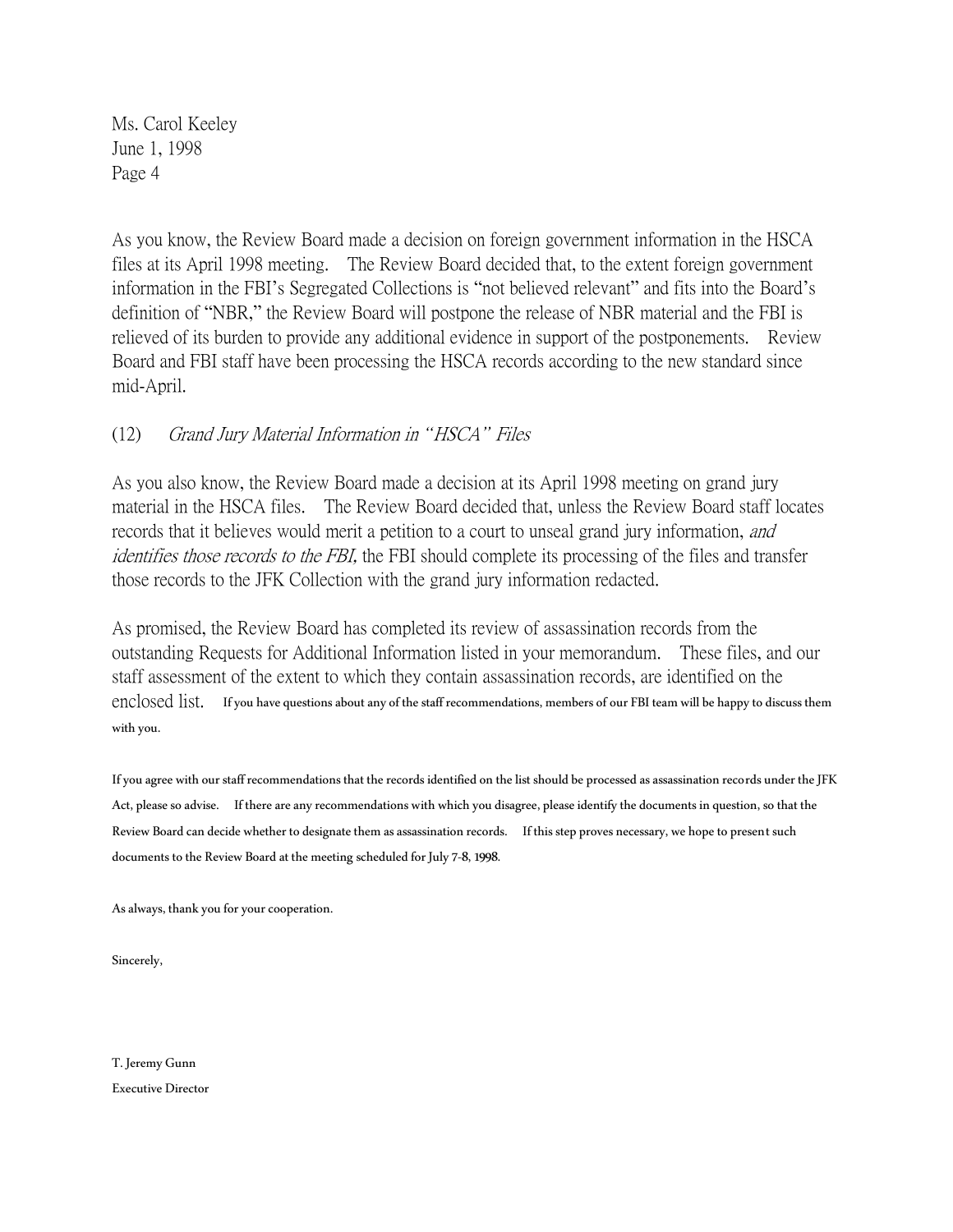Enclosures